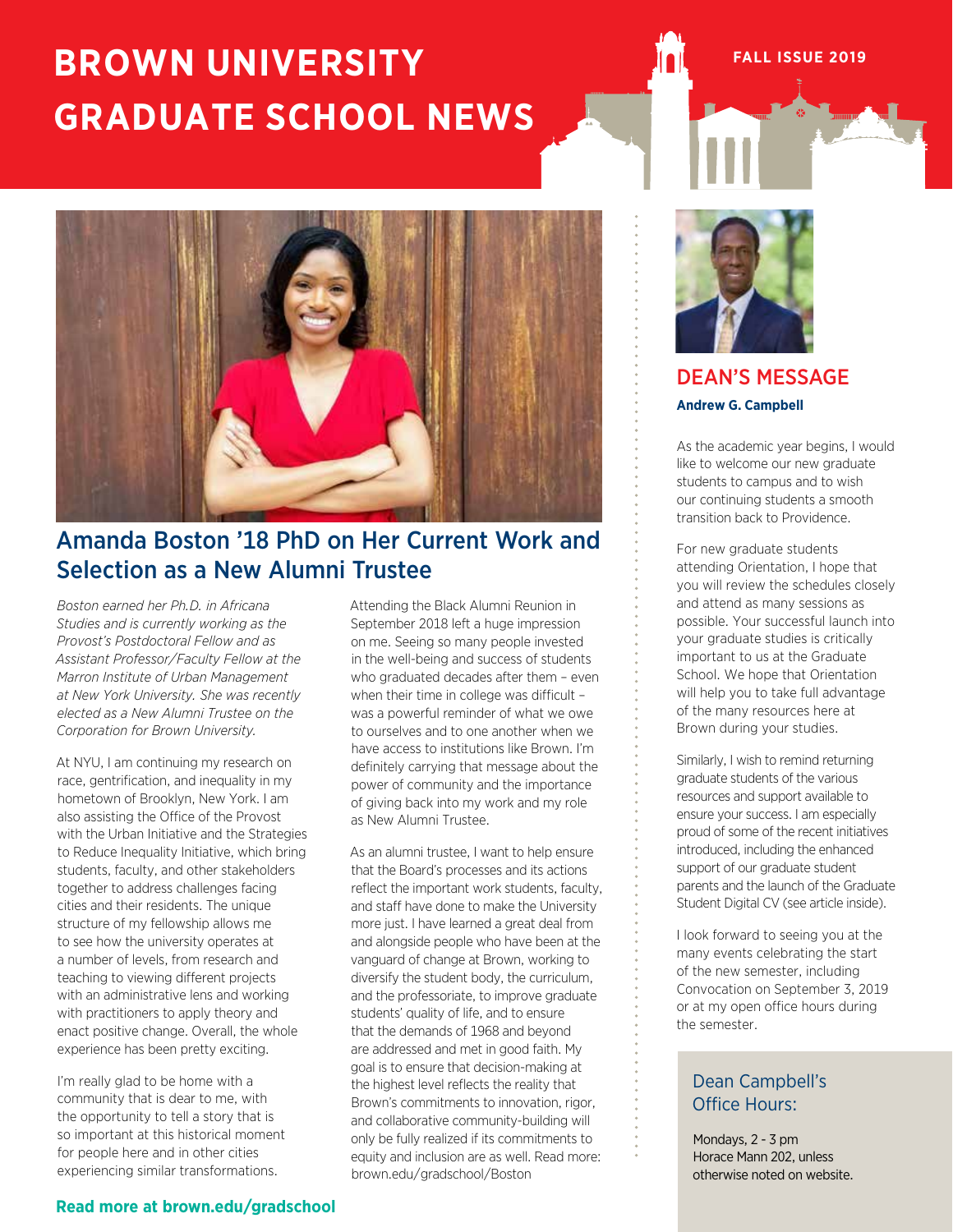# OPPORTUNITIES AND UPDATES

#### Dissertation Writing Retreat: July 2019



Summer Dissertation Writing Retreat: Nineteen new and six returning PhD students took part in a week long retreat. Many retreaters met for the first time, developing a collegial energy and strong community. This program is hosted by the Graduate School and the Sheridan Center for Teaching and Learning. Next retreat: January 2020.

#### Graduate Student Digital CV Project Launched

The Graduate Student Digital CV (GSDCV), a tool for tracking student achievements as teachers, mentors, and researchers, was launched in late July. At the core of graduate study is a series of ongoing conversations between graduate students, their faculty mentors, and their colleagues.

The GSDCV is designed to help foster these conversations with an eye towards planning for opportunities one to three years down the road. It will also streamline applications submitted through UFunds. Doctoral students are encouraged to take a few minutes to look over the GSDCV as they meet with faculty during orientation or a return to campus.

The Graduate School encourages students to think about milestones on the way to their degree and talk to your advisors and colleagues about them. Keep an eye on Today@ Brown for roll-out events and give-aways.

Learn more: brown.edu/gradschool/GSDCV 

#### Bilingual Summer Show Led by MFA Student Tatyana-Marie Carlo

Trinity Repertory Company, in partnership with Rhode Island Latino Arts (RILA), produced its fourth annual summer bilingual show directed by MFA student Tatyana-Marie Carlo. Teatro en El Verano (Theater in the Summer) is a bilingual English-Spanish adaptation of William Shakespeare's *Much Ado About Nothing (Tanta Bulla… ¿Y Pa' Qué?).*

This is Carlo's second year in the director's seat. She is a native of Miami, FL and will be entering her third and final year in the Brown/Trinity Acting and Directing program this fall.

On why she chose this particular play, Carlo says, "what

captivated me about M*uch Ado About Nothing* was the heart of the play. In this production, we celebrate the beauty of love, reconciliation, and the joyful expression of Latinidad. We will salsa, merengue, and bachata our way through *Tanta Bulla... ¿Y Pa' Qué?* in the liveliest way we know how."

This year's performance included more music. "I want them to leave and think, That was so much fun. If they leave with joy in their hearts, we will have accomplished our job," says Carlo.

#### Global Mobility Fellowships

Eight doctoral students were awarded Global Mobility Research Fellowships for the 2019-20 academic year:

- Laura Chilson-Parks, History of Art and Architecture
- Lubabah Chowdhury, English
- Danielle Falzon, Sociology
- Julia Hurley, Archaeology and the Ancient World
- Rehan Jamil, Political Science
- Mayer Juni, History
- Tommaso Pepe, Italian Studies
- Ieva Zumbyte, Sociology

Fellowship awardees will travel to Bangladesh, France, Pakistan, India, Mexico, Israel and England to significantly advance their research. They study a wide range of subjects, from social policy and citizenship to childcare provisions and anti-fascist resistance in Italy.

"The Global Mobility fellowship will enable me to continue field work, and combine a variety of different research methods to understand how



social policy interventions such as cash transfer programs impact state-citizen engagement and the politics that shape their provision" says Jamil.

#### New Degree Conferrals

The University has recently moved to begin awarding graduate



degrees in October and February, as well as May.

This allows students who complete after the May deadline to formally graduate much earlier than in previous years. Commencement ceremonies will continue to take place once a year in May.

For additional details and deadlines: brown.edu/go/ graddegreeconferral

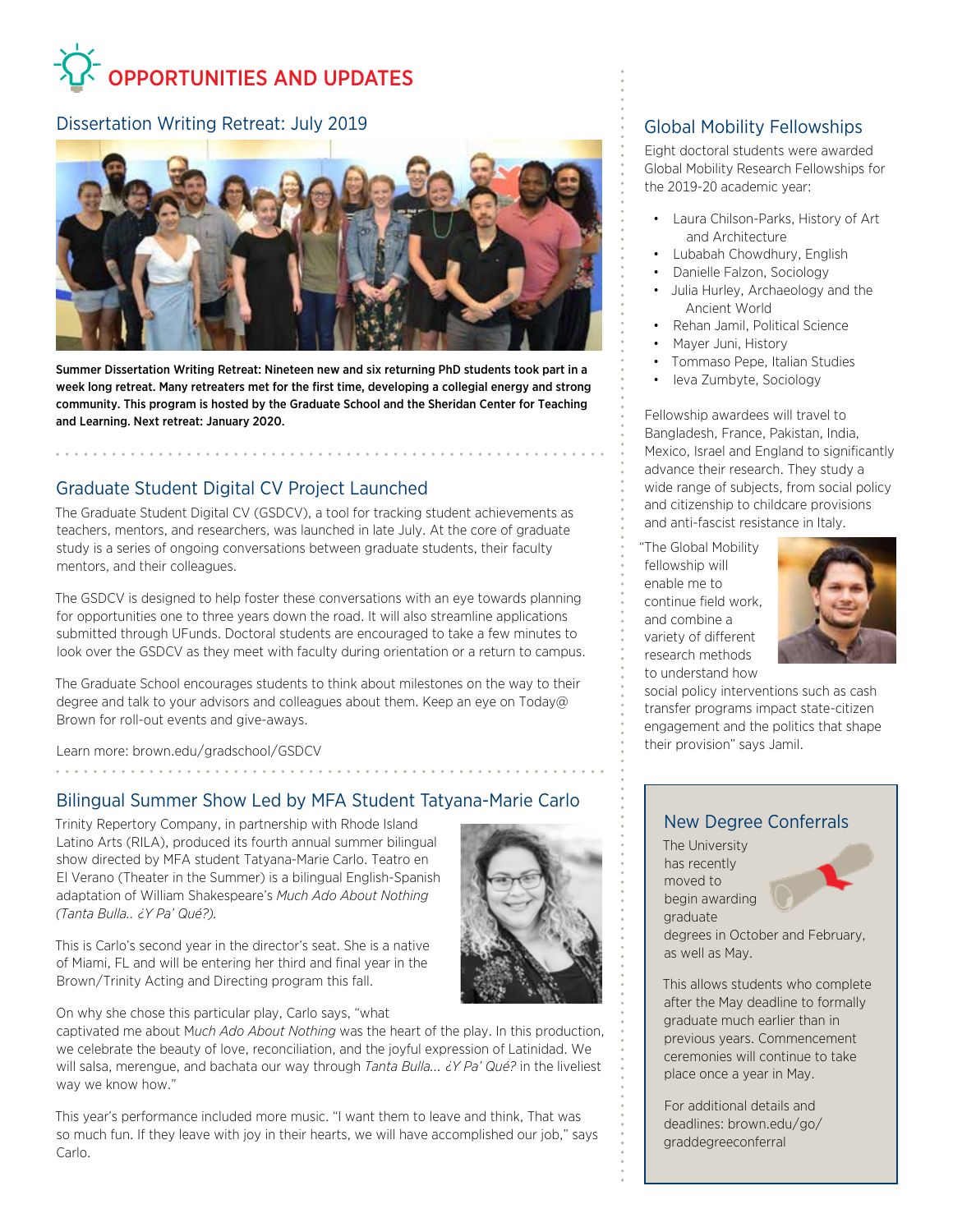

#### Manzano Nieves Combines Science and Public Policy

*G*abriela Manzano Nieves is interested in the effects of early life stress (ELS) on brain development. A doctoral student in Neuroscience, her research uses mice as models to determine how ELS may delay and/ or alter brain growth. Yet, Manzano Nieves' interests lie beyond the purely scientific. Using science to aid in the crafting of sound and just public policy is also a key part of her work.



Through participation in the Open Graduate

Education (Open Grad) program, she is able to merge these two interests to help bridge science with policy making. The Open Grad program enables doctoral students to pursue a master's degree in a second field. In Manzano Nieves' case, she is earning a master's in Public Affairs.

"Open Grad is a great opportunity to pursue a field of study that I was passionate about. I have always been interested in public administration, specifically as it pertains to government policy implementation, and how these policies can shape behavior and beliefs. Whether that be through taxation, incentives, punishment, or education, the governmental sector has the largest ability, and resources, to shape public opinion, perception, and behavior. This power can greatly impact how we interact with each other and how we view the world and the people around us," she says. Read more: brown.edu/gradschool/Nieves

#### Summer Professional Development



Gaia Gianni, a PhD candidate in Classics, shares scenes from the summer course she is teaching in Rome for Brown's PreCollege Program.

"Making of an Eternal City" is an introductory class to both Roman history and topography where high school students learn by visiting archaeological sites.

Gianni is a social historian: "I wanted the students to learn about gender, slavery, political propaganda, and much more, going beyond memorizing battles and emperors," she says.

Her dissertation is on childcare during the Roman Empire, using inscriptions, or short Latin texts carved

on stone, from the city of Rome as her main source.

"Being in Rome and seeing the archaeological sites, experiencing their sizes, relative proximity and even crowds, gives me almost a glimpse of what the city would have been like," says Gianni.

#### Master's Student Focus: Prateek Samal, Public Affairs

*Prateek is from Odisha, India and completed his undergraduate degree in Business Administration and Economics from Marist College.*

The beginning of my year at Brown has been rewarding! Statistics and Economics have been by far the most intense courses I have ever taken. They have also been incredibly interesting and thought-provoking. I hope to build my experience as a policy analyst and aim to analyze policies on a wide array of topics, and seek out the most efficient ways of implementing them. Brown has given me access to incredible professional connections and resources that I hope to leverage



## Awards

#### White and Cothern Win Fulbrights

For the third year in a row, Brown

is the nation's top Fulbrightproducing university. **Graduate** students Melanie White and Keegan Cothern are among those selected in 2019. White is a doctoral candidate in Africana



Studies who will travel to Nicaragua; Cothern is a PhD student in History who will travel to Japan.

"Being awarded a Fulbright is an extreme honor and privilege that will allow me to conduct my international dissertation research in Nicaragua. I have been planning to conduct this research since my early years as an undergraduate, and it is incredibly affirming to know that the Fulbright program believes in and has decided to support my project," says White. Read more: brown.edu/ gradschool/WhiteandCothern

#### Navarrete Wins Simmons Scholarship



Master's student Yvonne Navarrete is the 2019 Ruth J. Simmons Urban Education Policy **Scholarship** recipient. She is excited to

learn from experts in the field of education and to develop the skills needed to evaluate and understand the world of urban education politics and policies. "I am looking forward to placement opportunities and to begin learning from and contributing to the Providence community. The invaluable work experience will help me become a more prepared agent of change," says Navarrete.